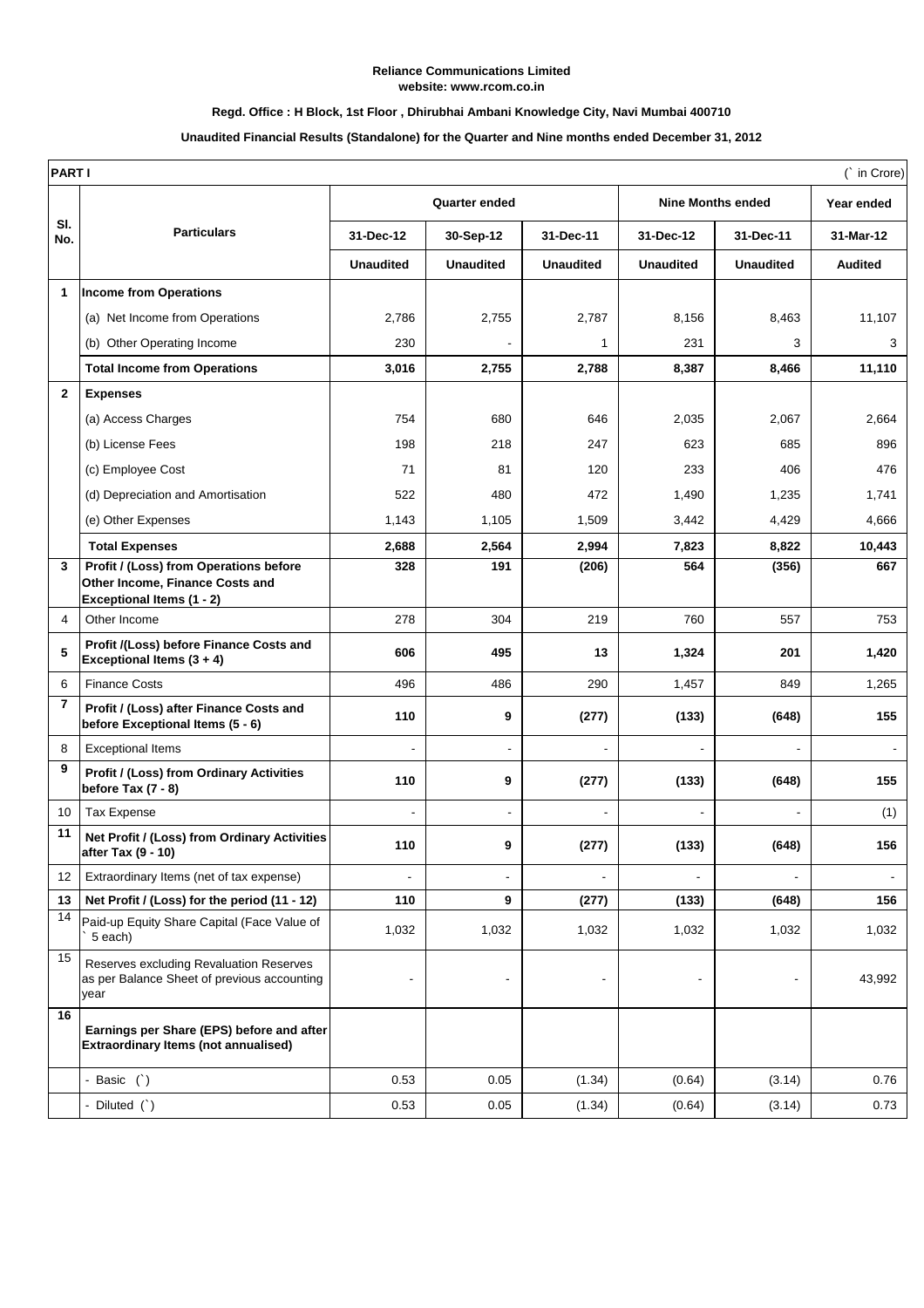| <b>PART II</b>            |                                                                                                    |                      |                  |                  |                          |                         |                  |  |  |  |  |
|---------------------------|----------------------------------------------------------------------------------------------------|----------------------|------------------|------------------|--------------------------|-------------------------|------------------|--|--|--|--|
| <b>Select Information</b> |                                                                                                    |                      |                  |                  |                          |                         |                  |  |  |  |  |
|                           |                                                                                                    | Quarter ended        |                  |                  | <b>Nine Months ended</b> |                         | Year ended       |  |  |  |  |
| SI.<br>No.                | <b>Particulars</b>                                                                                 | 31-Dec-12            | 30-Sep-12        | 31-Dec-11        | 31-Dec-12                | 31-Dec-11               | 31-Mar-12        |  |  |  |  |
|                           |                                                                                                    | <b>Unaudited</b>     | <b>Unaudited</b> | <b>Unaudited</b> | <b>Unaudited</b>         | <b>Unaudited</b>        | <b>Audited</b>   |  |  |  |  |
| A                         | <b>Particulars of Shareholding</b>                                                                 |                      |                  |                  |                          |                         |                  |  |  |  |  |
| $\mathbf{1}$              | <b>Public Shareholding</b>                                                                         |                      |                  |                  |                          |                         |                  |  |  |  |  |
|                           | -Number of Shares                                                                                  | 66,33,18,324         | 66,33,18,324     | 66,33,18,324     | 66,33,18,324             | 66,33,18,324            | 66,33,18,324     |  |  |  |  |
|                           | -Percentage of Shareholding                                                                        | 32.14%               | 32.14%           | 32.14%           | 32.14%                   | 32.14%                  | 32.14%           |  |  |  |  |
| $\overline{2}$            | <b>Promoters and Promoter Group</b><br>Shareholding                                                |                      |                  |                  |                          |                         |                  |  |  |  |  |
|                           | (a) Pledged / Encumbered                                                                           |                      |                  |                  |                          |                         |                  |  |  |  |  |
|                           | - Number of Shares<br>- Percentage of Shares (as a % of the total                                  | Nil                  | Nil              | Nil              | Nil                      | Nil                     | Nil              |  |  |  |  |
|                           | shareholding of promoters and promoter<br>Group)                                                   | N.A.                 | N.A.             | N.A.             | N.A.                     | N.A.                    | N.A.             |  |  |  |  |
|                           | - Percentage of Shares (as a % of the total<br>share capital of the company)<br>(b) Non-encumbered | N.A.                 | N.A.             | N.A.             | N.A.                     | N.A.                    | N.A.             |  |  |  |  |
|                           | - Number of Shares                                                                                 | 1,40,07,08,557       | 1,40,07,08,557   | 1,40,07,08,557   | 1,40,07,08,557           | 1,40,07,08,557          | 1,40,07,08,557   |  |  |  |  |
|                           | - Percentage of Shares (as a % of the total<br>shareholding of promoters and promoter<br>Group)    | 100.00%              | 100.00%          | 100.00%          | 100.00%                  | 100.00%                 | 100.00%          |  |  |  |  |
|                           | - Percentage of Shares (as a % of the total<br>share capital of the company)                       | 67.86%               | 67.86%           | 67.86%           | 67.86%                   | 67.86%                  | 67.86%           |  |  |  |  |
| в                         | <b>Investor Complaints</b>                                                                         |                      |                  |                  |                          |                         |                  |  |  |  |  |
|                           | <b>Particulars</b>                                                                                 |                      |                  |                  |                          | Quarter ended 31-Dec-12 |                  |  |  |  |  |
|                           | Pending at the beginning of the quarter                                                            |                      | Nil              |                  |                          |                         |                  |  |  |  |  |
|                           | Received during the quarter                                                                        | 22                   |                  |                  |                          |                         |                  |  |  |  |  |
|                           |                                                                                                    |                      |                  |                  |                          |                         |                  |  |  |  |  |
|                           | Disposed off during the quarter                                                                    | 22                   |                  |                  |                          |                         |                  |  |  |  |  |
|                           | Remaining unresolved at the end of the quarter                                                     | Nil                  |                  |                  |                          |                         |                  |  |  |  |  |
|                           | Segment wise Revenue, Results and Capital Employed                                                 |                      |                  |                  |                          |                         |                  |  |  |  |  |
|                           |                                                                                                    |                      | (` in Crore)     |                  |                          |                         |                  |  |  |  |  |
| SI.                       | <b>Particulars</b>                                                                                 | <b>Quarter ended</b> |                  |                  | <b>Nine Months ended</b> | Year ended              |                  |  |  |  |  |
| No.                       |                                                                                                    | 31-Dec-12            | 30-Sep-12        | 31-Dec-11        | 31-Dec-12                | 31-Dec-11               | 31-Mar-12        |  |  |  |  |
|                           |                                                                                                    | <b>Unaudited</b>     | <b>Unaudited</b> | <b>Unaudited</b> | <b>Unaudited</b>         | <b>Unaudited</b>        | <b>Audited</b>   |  |  |  |  |
| $\mathbf 1$               | <b>Segment Revenue</b>                                                                             |                      |                  |                  |                          |                         |                  |  |  |  |  |
|                           | (a) Wireless                                                                                       | 2,536                | 2,401            | 2,339            | 7,070                    | 7,027                   | 9,196            |  |  |  |  |
|                           | (b) GEBU<br>(c) Others / Unallocated                                                               | 1,188<br>164         | 1,103<br>158     | 1,197<br>178     | 3,378<br>500             | 3,757<br>516            | 4,857<br>746     |  |  |  |  |
|                           | <b>Total</b>                                                                                       | 3,888                | 3,662            | 3,714            | 10,948                   | 11,300                  | 14,799           |  |  |  |  |
|                           | Less: Inter segment revenue                                                                        | (594)                | (603)            | (707)            | (1,801)                  | (2, 277)                | (2,936)          |  |  |  |  |
|                           | <b>Income from Operations</b>                                                                      | 3,294                | 3,059            | 3,007            | 9,147                    | 9,023                   | 11,863           |  |  |  |  |
| 2                         | <b>Segment Results</b>                                                                             |                      |                  |                  |                          |                         |                  |  |  |  |  |
|                           | Profit / (Loss) before Tax and Finance<br>Charges from each segment                                |                      |                  |                  |                          |                         |                  |  |  |  |  |
|                           | (a) Wireless                                                                                       | 370                  | 296              | (65)             | 858                      | (85)                    | 478              |  |  |  |  |
|                           | (b) GEBU<br>(c) Others / Unallocated                                                               | 112<br>124           | 115<br>84        | 116              | 293<br>173               | 353<br>(67)             | 748<br>194       |  |  |  |  |
|                           | Total                                                                                              | 606                  | 495              | (38)<br>13       | 1,324                    | 201                     | 1,420            |  |  |  |  |
|                           | Less : Finance Cost                                                                                | 496                  | 486              | 290              | 1,457                    | 849                     | 1,265            |  |  |  |  |
|                           | Total Profit / (Loss) before Tax                                                                   | 110                  | 9                | (277)            | (133)                    | (648)                   | 155              |  |  |  |  |
| 3                         | <b>Capital Employed</b>                                                                            |                      |                  |                  |                          |                         |                  |  |  |  |  |
|                           | (Segment assets - Segment liabilities)                                                             |                      |                  |                  | $\blacksquare$           |                         |                  |  |  |  |  |
|                           | (a) Wireless                                                                                       | 31,652               | 29,921           | 32,680           | 31,652                   | 32,680                  | 31,755           |  |  |  |  |
|                           | (b) GEBU                                                                                           | 2,648                | 2,417            | 2,924            | 2,648                    | 2,924                   | 1,859            |  |  |  |  |
|                           | (c) Others / Unallocated<br><b>Total</b>                                                           | 40,752<br>75,052     | 41,804<br>74,142 | 40,509<br>76,113 | 40,752<br>75,052         | 40,509<br>76,113        | 41,376<br>74,990 |  |  |  |  |
|                           |                                                                                                    |                      |                  |                  |                          |                         |                  |  |  |  |  |